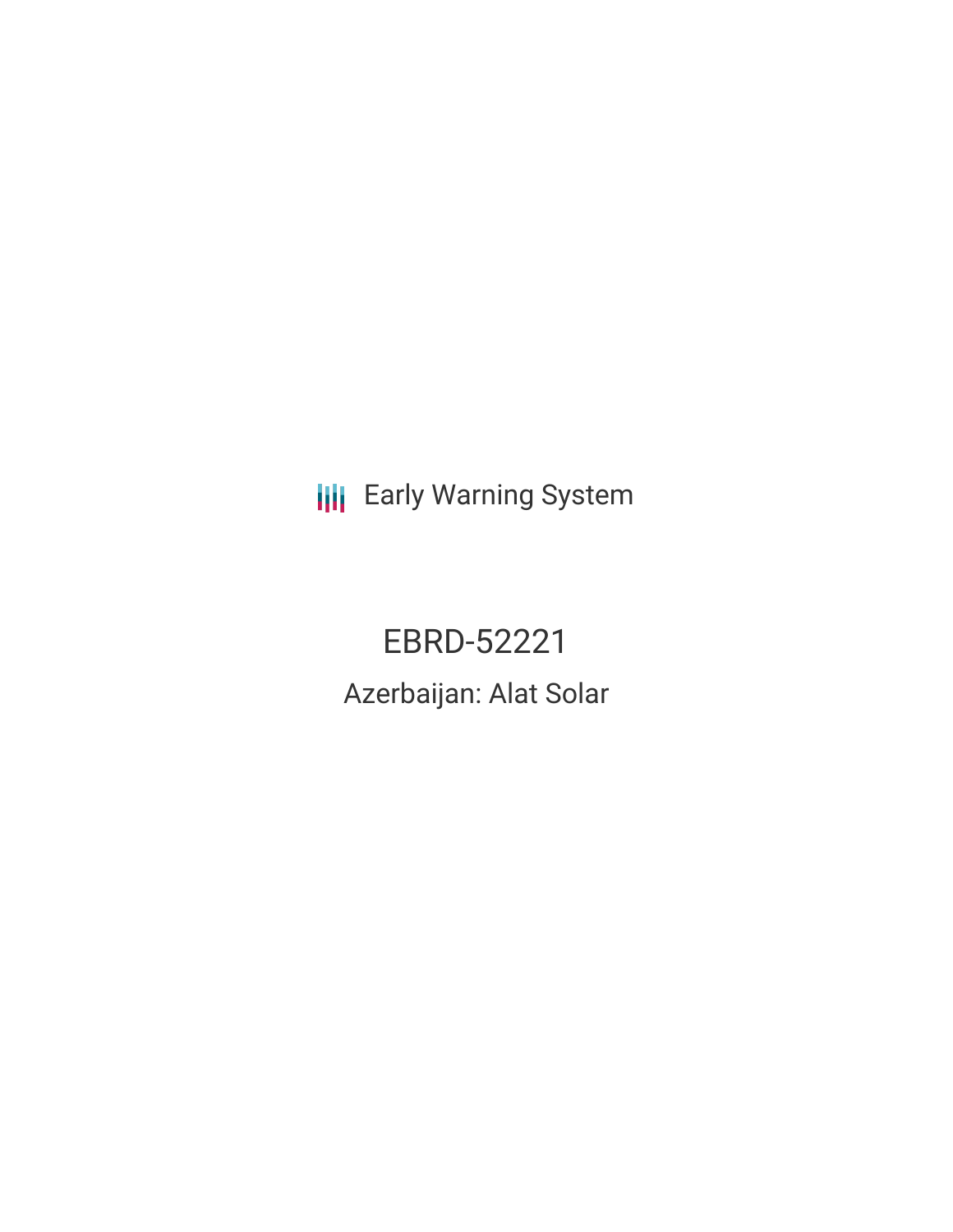

# **Quick Facts**

| <b>Countries</b>               | Azerbaijan                                              |  |  |  |  |
|--------------------------------|---------------------------------------------------------|--|--|--|--|
| <b>Financial Institutions</b>  | European Bank for Reconstruction and Development (EBRD) |  |  |  |  |
| <b>Status</b>                  | Proposed                                                |  |  |  |  |
| <b>Bank Risk Rating</b>        | B                                                       |  |  |  |  |
| <b>Voting Date</b>             | 2022-04-27                                              |  |  |  |  |
| <b>Borrower</b>                | Masdar Azerbaijan Energy Ltd                            |  |  |  |  |
| <b>Sectors</b>                 | Energy                                                  |  |  |  |  |
| <b>Investment Type(s)</b>      | Loan                                                    |  |  |  |  |
| <b>Investment Amount (USD)</b> | $$51.00$ million                                        |  |  |  |  |
| <b>Project Cost (USD)</b>      | \$240.00 million                                        |  |  |  |  |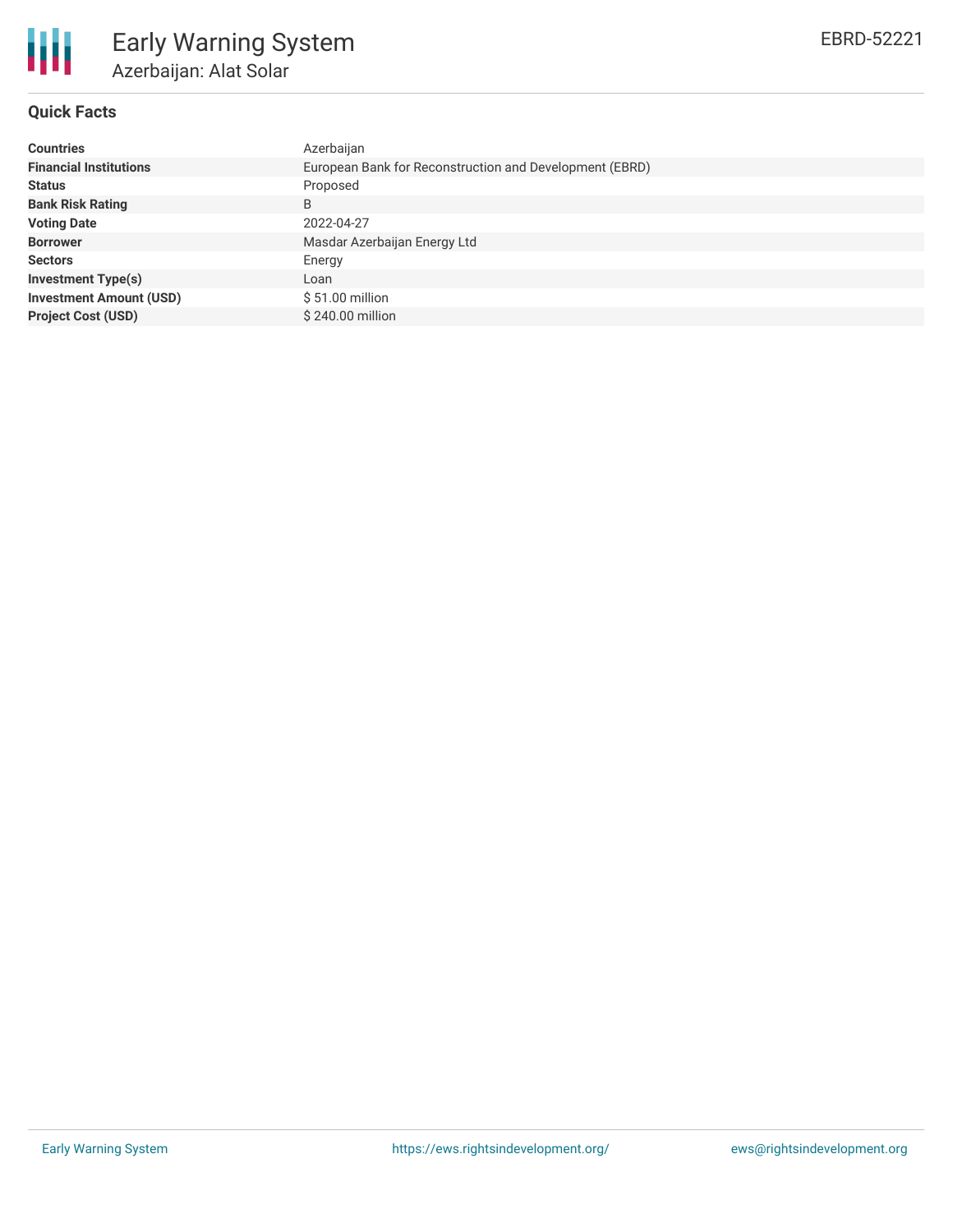

### **Project Description**

According to the Bank's website, the project provides funding to finance the development, construction and operation of a solar photovoltaic power plant with an installed capacity of 230 MW on a site located 9 km northwest of the Alat settlement in eastern Azerbaijan.

The Project area is currently used by a number of farmers and herders for grazing and winter pastures and restriction to such areas will occur during project implementation. Overall, the Project will impact 25 households.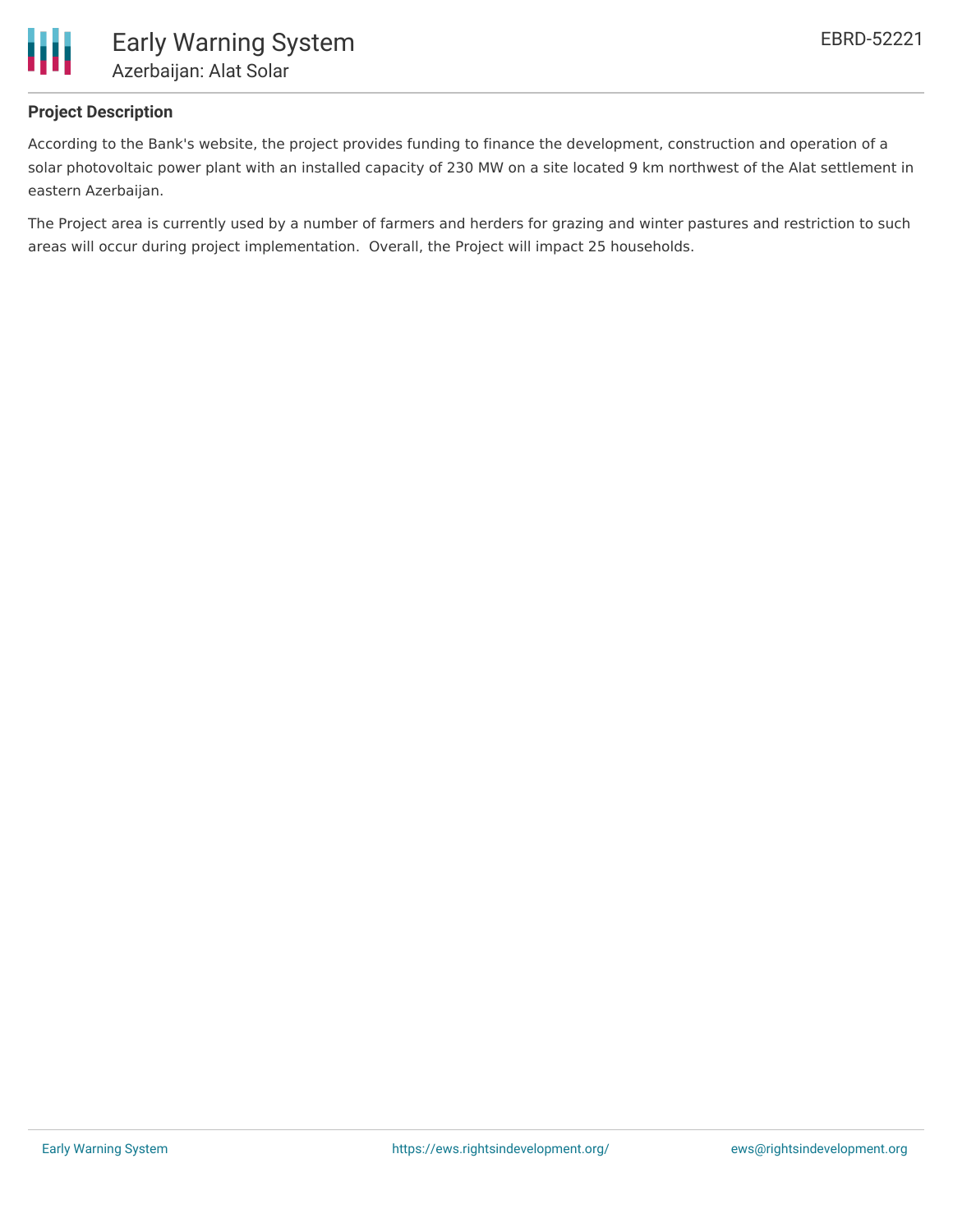

# **Investment Description**

European Bank for Reconstruction and Development (EBRD)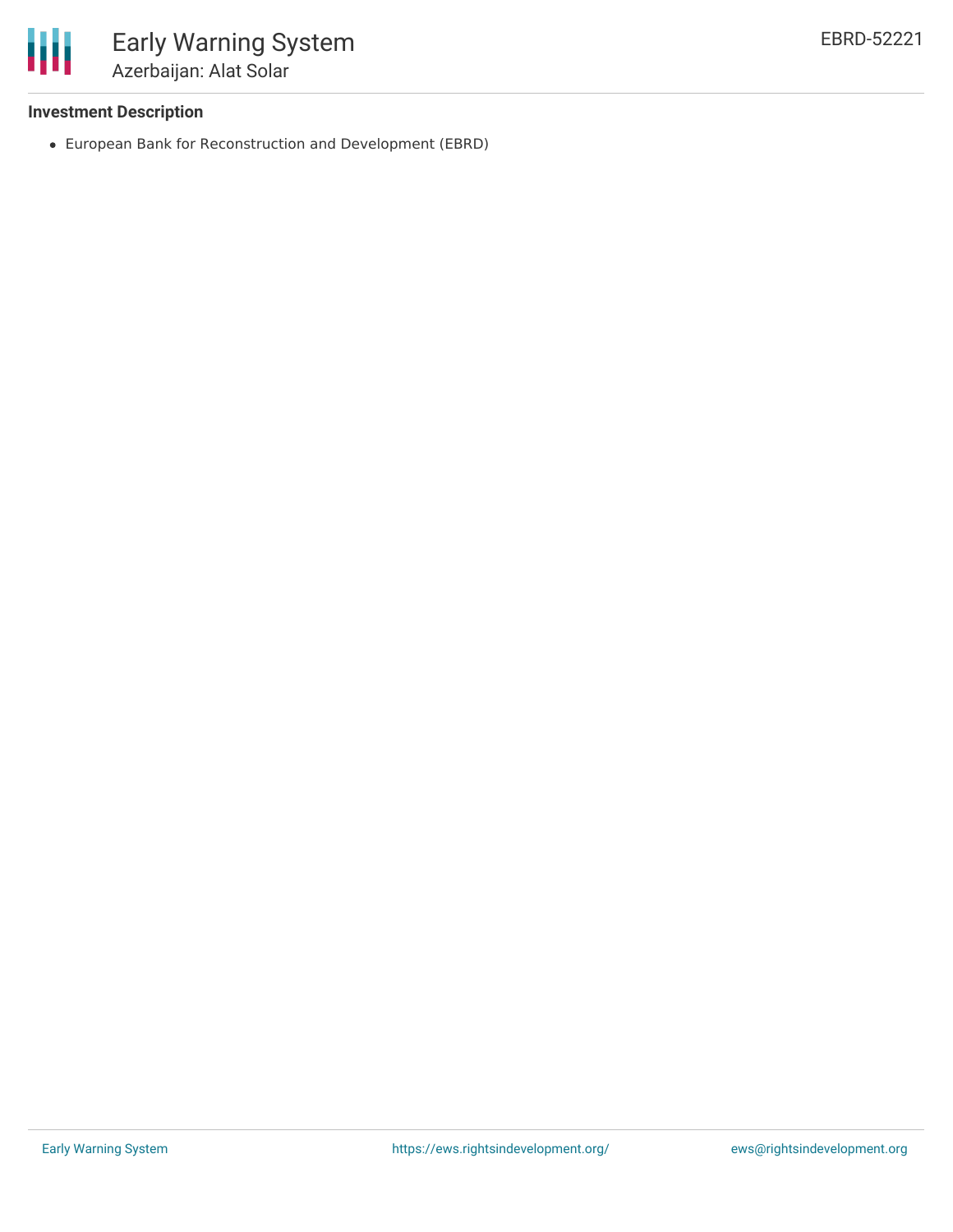

# **Private Actor Relationship**

Abu Dhabi Future Energy Company PJSC (Masdar) will act as the sponsor for the project.

### **Private Actors Description**

The Masdar Azerbaijan Energy Limited Liability Company is a limited liability company incorporated in Azerbaijan for the sole purpose of the Project.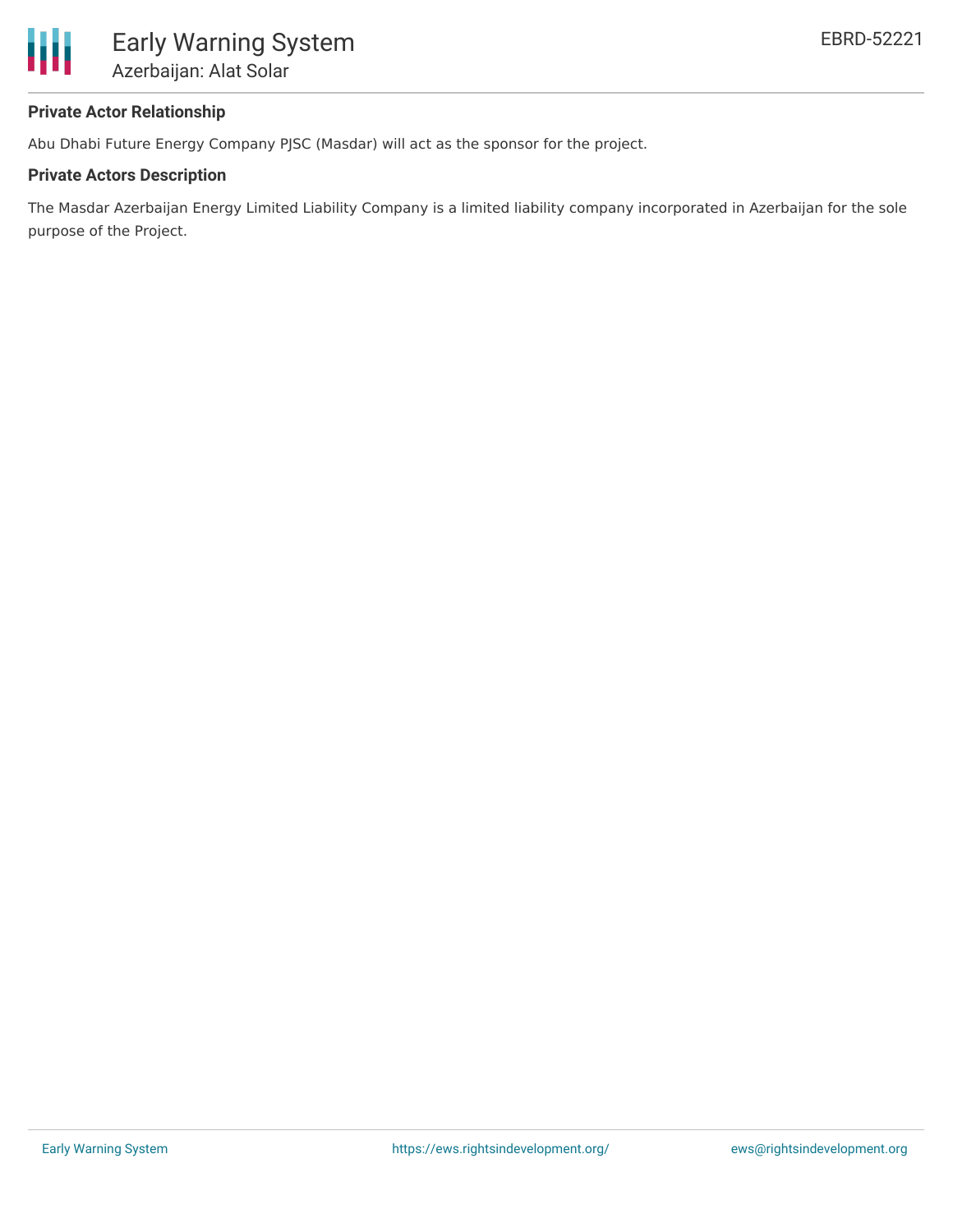

# Early Warning System Azerbaijan: Alat Solar

| <b>Private Actor 1</b> | <b>Private Actor</b><br>1 Role | <b>Private Actor</b><br>Sector | Relation | <b>Private Actor 2</b>                        | <b>Private Actor</b><br>2 Role | <b>Private Actor</b><br>2 Sector |
|------------------------|--------------------------------|--------------------------------|----------|-----------------------------------------------|--------------------------------|----------------------------------|
|                        | $\overline{\phantom{a}}$       |                                | $ -$     | Abu Dhabi Future Energy Company PJSC - Masdar | Investor                       | Energy                           |